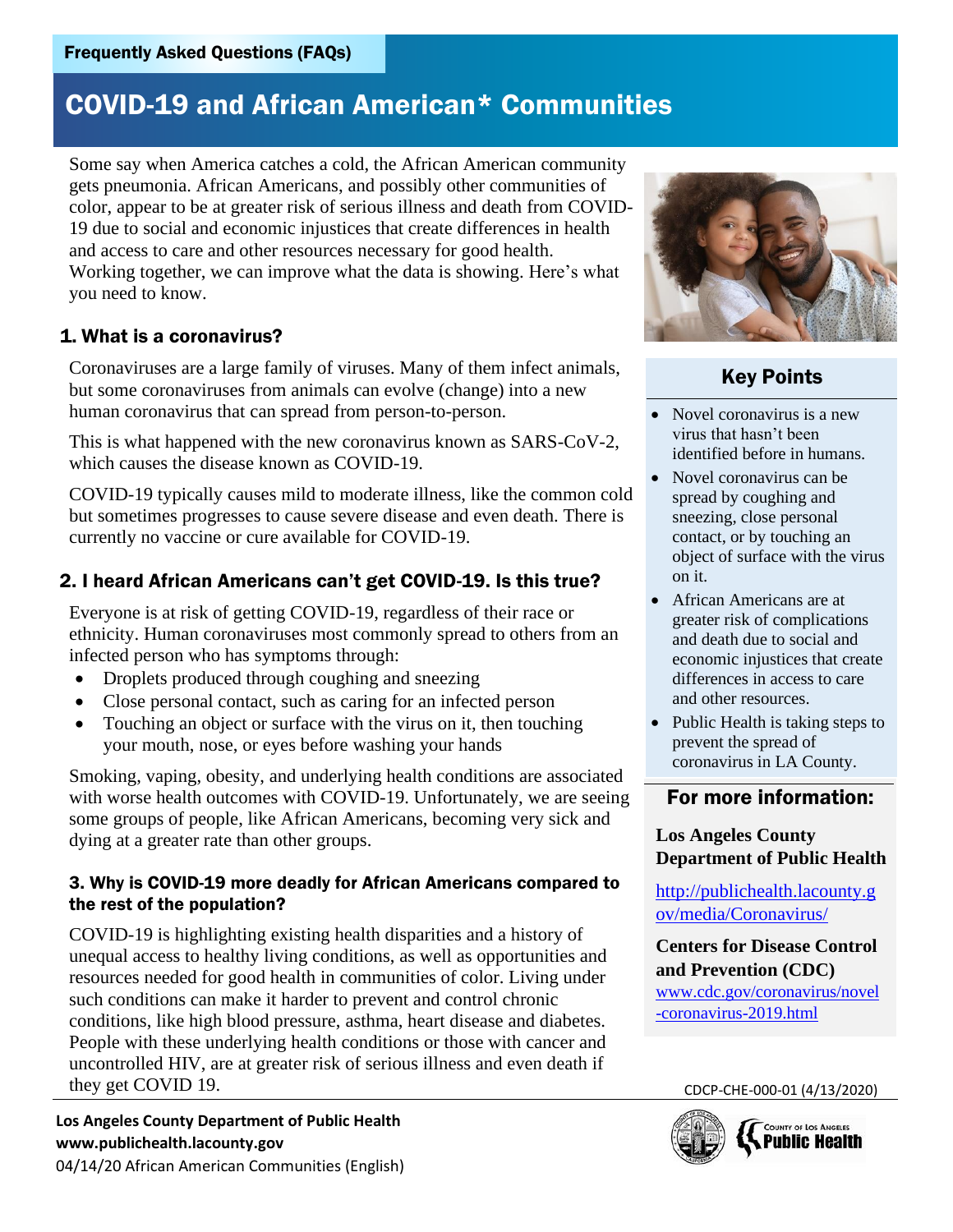#### 4. What is Public Health doing to address the impact on the African American community?

Specifically, the Department of Public Health is working to:

- Improve the collection and reporting of race and ethnicity data by healthcare institutions and labs to better understand the impacts of COVID-19, including infection, hospitalization, and deaths, on different groups and areas in the County.
- Increase the places that can provide COVID-19 testing, including in under-resourced communities.
- Collaborate with community partners to educate ("Get the word out") regarding COVID-19, how to slow its spread, and what the data shows, including the high African American death rate.

### 5. What can I do to protect myself and my community from COVID-19?

The Department of Public Health is also actively working with community partners to remove the avoidable and unjust impact of COVID-19 on African American and other overly impacted communities. Some issues have taken hold over many generations and will take time to correct. However, here's what you and others can do right now to protect yourself and your community from COVID 19:

- Stay at home unless you need to access essential services, like visits to the grocery store or to seek medical care, or if you are an essential worker and need to leave your home for work.
- Practice physical distancing stay at least 6 feet away from others when you are out.
- Wear cloth face coverings when you are around others.
- Avoid touching your eyes, nose, and mouth with unwashed hands.
- Wash your hands with soap and water for at least 20 seconds frequently throughout the day.
- If soap and water are not readily available, use a hand sanitizer with at least 60% alcohol.
- Avoid close contact with people who are sick. If you are caring for someone sick with COVID-19 at home, follow the Center for Disease Control's [Caring for Someone](https://www.cdc.gov/coronavirus/2019-ncov/if-you-are-sick/care-for-someone.html) at home guidance.
- Clean and disinfect frequently touched objects and surfaces using a regular household cleaning product.
- Cover your cough or sneeze with a tissue; if a tissue is unavailable use your elbow, not your hands.

When we do these things together, we can keep our community safe.

#### 6. What should I do if I have symptoms of COVID-19?

Most people will have mild symptoms and should stay home at least 3 days (72 hours) after fever has resolved and symptoms, such as cough, have improved, AND at least 7 days have passed since your symptoms first appeared. See the [Home Care](http://publichealth.lacounty.gov/acd/docs/COVHomeCare.pdf) guide on the Public Health website for information on how to take care of yourself if you are sick with COVID-19 symptoms.

Frequently Asked Questions (FAQs)<br> **COVID-19 and African Ame**<br>
4. What is Public Health doing to addre<br>
Specifically, the Department of Public Hea<br>
• Improve the collection and reporting of<br>
heter understand the impacts o Older adults, pregnant women, and those with underlying medical problems should talk with their health care provider early if they have symptoms. If you are ill, you may need to advocate for yourself by directly requesting that you get tested for COVID-19, especially if you have a chronic disease, such as diabetes, high blood pressure, lung, kidney or heart disease, or HIV. Free COVID-19 [drive-up](https://covid19.lacounty.gov/testing/) [mobile testing sites](https://covid19.lacounty.gov/testing/) are also available for people with symptoms in Los Angeles County and the City.

#### **If you are having difficulty breathing or keeping fluids down, go to an emergency room or call 911.**

CDCP-CHE-000-01 (4/13/2020)

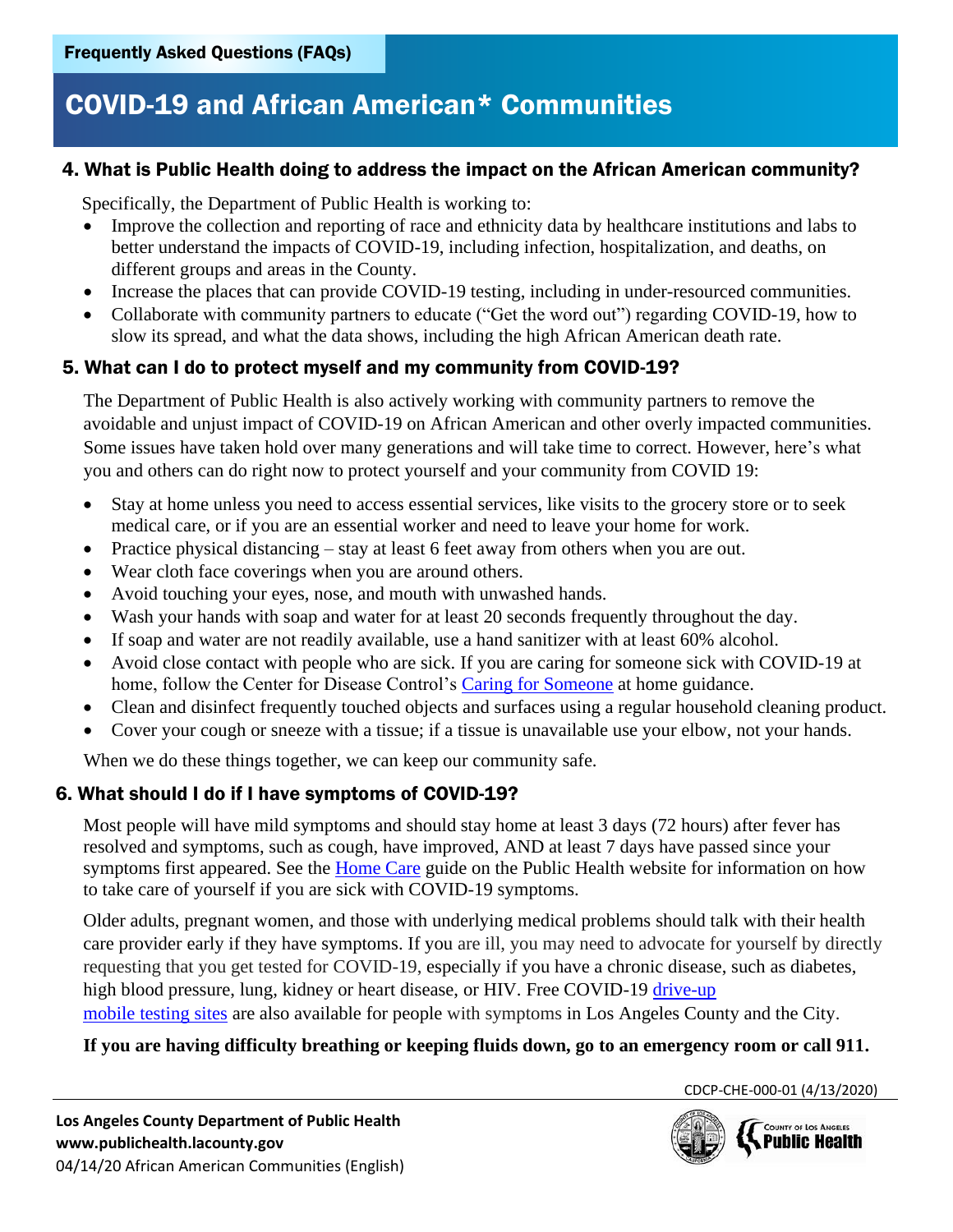#### 7. I've heard lots of rumors about where COVID-19 came from and how it's cured. How do I know what's true?

There have been many rumors about COVID 19 that are false. For example, there is currently a rumor that 5G radio waves cause COVID 19, but radio waves can't create a virus and the disease has spread in areas that do not currently have 5G service. The Department's Health Care Consumer Protection has information and resource on how to avoid health care scams. Visit:<http://publichealth.lacounty.gov/hccp/scams.htm>

Frequently Asked Questions (FAQs)<br> **COVID-19 and African Ame**<br> **COVID-19 and African Ame**<br> **COVID** ratio waves traveled to the many rumors about COVID<br>
radio waves cause COVID 19, but radio waves not correctly have 50 ter During times of crises, it is normal to try to make sense of things that are happening. It's a way to gain control over a situation that is disrupting our daily lives. Also, for individuals and communities who have historically experienced injustices from government institutions, there may be reluctance to trust information from or resources provided by those institutions during an emergency, and many may choose to ignore them completely. Before taking any action, always confirm the information is accurate. Remember to check the source, author and accuracy of the content of any information you receive and before you decide to share it with others. Some reliable sources of information are noted in the box below.

#### 8. Where do I get tested for COVID-19?

It's best to get tested through a healthcare provider, so that you immediately get the care you need, whether you test positive or not. There are also free mobile testing sites for people with symptoms throughout the County. Call 2-1-1 or visit [https://covid19.lacounty.gov/testing](https://covid19.lacounty.gov/testing/) for more information. We do not recommend getting tested if you are asymptomatic because your results may not accurately reflect your status.